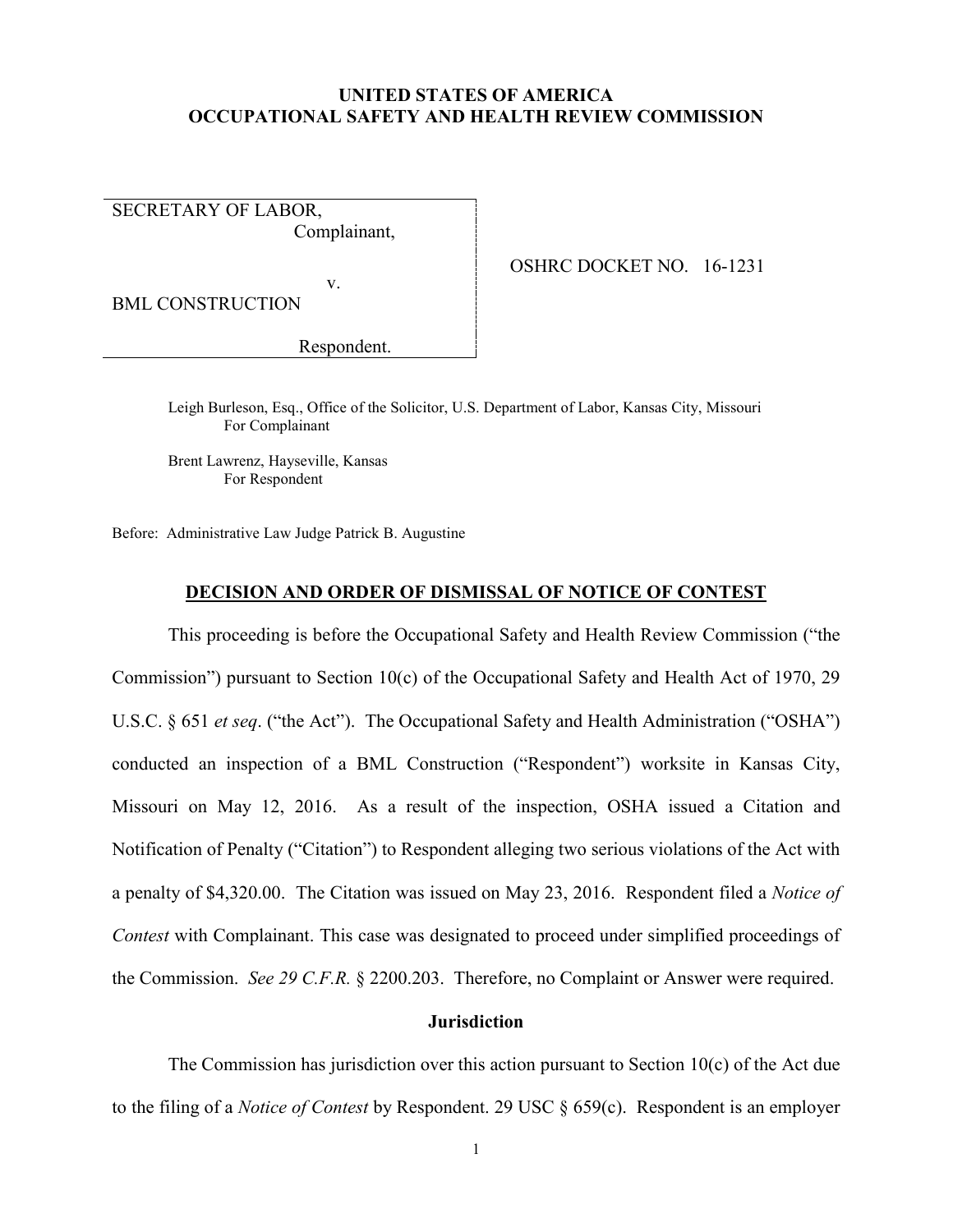engaged in a business affecting interstate commerce within the meaning of Section 3(5) of the Act, 29 U.S.C. § 652(5). *See Slingluff v. OSHRC*, 425 F.3d 861 (10th Cir. 2005). The Commission has stated "[t]here is an interstate market in construction materials and services and therefore construction work affects interstate commerce." Id., citing *NLRB v. Int'l Union of Operating Engineers, Local* 571, 317 F.2d 638, 643 n. 5 (8th Cir. 1963) (judicial notice taken that construction industry affects interstate commerce). Because Respondent is engaged in construction work, the undersigned finds it is engaged in a business affecting interstate commerce.

### **Procedural History**

 On September 9, 2016 the Court issued a *Pretrial Conference Order* directing the parties to appear on a conference call on October 12, 2016. The *Pretrial Conference Order* was not returned as "undeliverable" on either party by the United States Postal Service. Complainant appeared through counsel. Respondent did not appear.

On October 31, 2016, Complainant filed *Complainant's Motion for Sanctions Against Respondent for Failure to Comply with Commission Rules* ("*Motion for Sanctions*"). As grounds for the *Motion for Sanctions*, Complainant set forth multiple instances of Respondent's failure to comply. These include:

- 1. On September 12, 2016, Complainant sent Respondent the unprivileged portion of the investigation file along with a letter requesting Respondent call counsel to discuss the issues set forth in the *Pretrial Conference Order.* Respondent did not make contact with the Solicitor.
- 2. On October 6, 2016, Complainant sent Respondent a second letter asking Respondent to contact the Solicitor to discuss issues set forth in the *Pretrial Conference Order*. Respondent did not make contact with the Solicitor.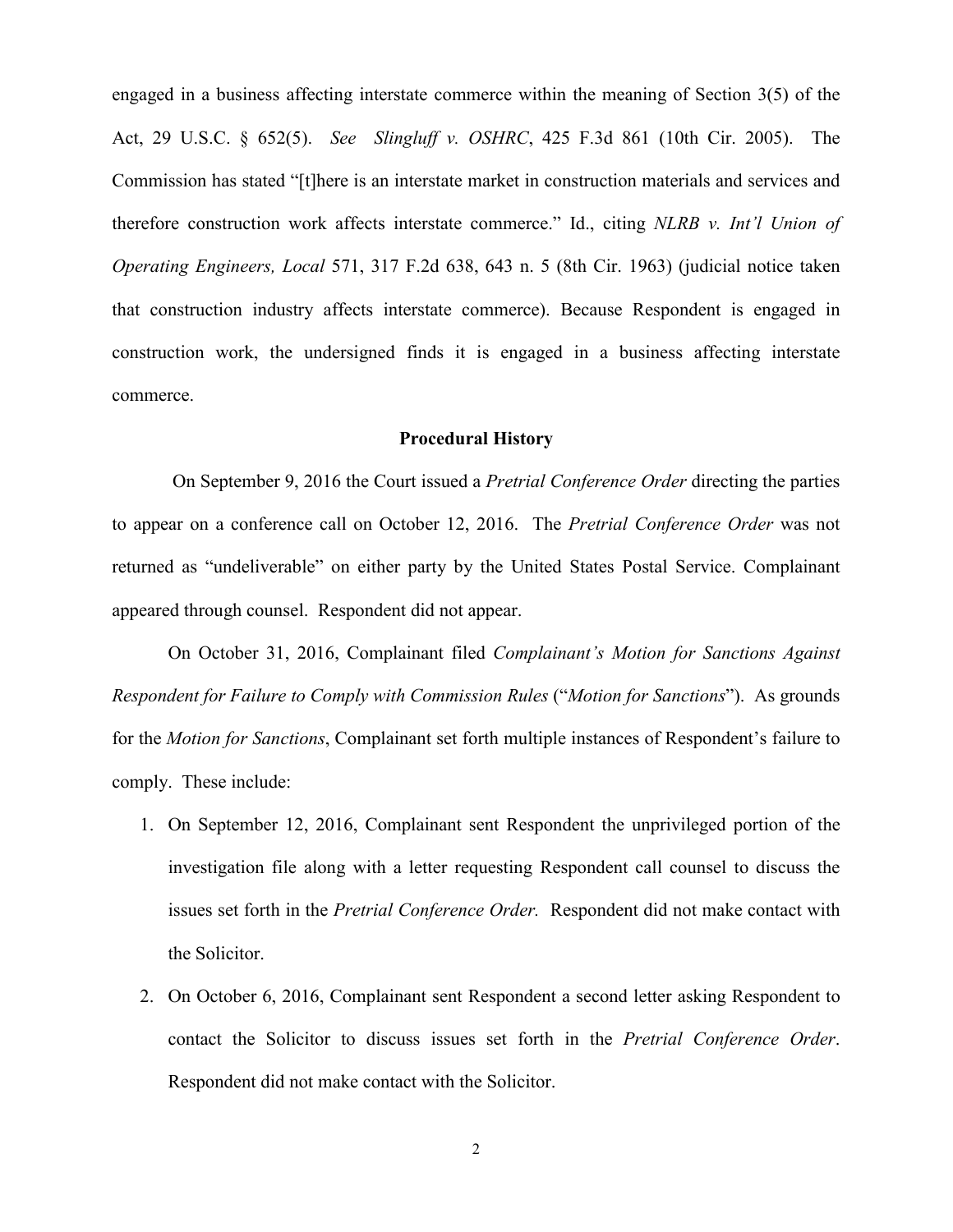- 3. Neither communication was returned "undeliverable" by the United States Postal Service.
- 4. Finally, Complainant represents that Respondent failed to attend the scheduled conference call with the Court set forth in the *Pretrial Conference Order.*

## *See generally Secretary's Motion for Sanctions.*

In response to Complainant's *Motion for Sanctions*, the Court issued an *Order to Show Cause*, directing Respondent to "SHOW CAUSE WITHIN ELEVEN (11) DAYS why the Court should not issue judgment against Respondent, affirming the proposed violations in this case for: (1) failure to attend a Pretrial Conference set forth in the *Pretrial Conference Order* dated September 9, 2016; and (2) failure to respond to respond to the *Motion for Sanctions.* To date, Respondent has failed to file a response to the Court's *Order to Show Cause*. [1](#page-2-0)

### **Discussion**

Commission Rule 101(a) provides:

 $\overline{a}$ 

When any party has failed to plead or otherwise proceed as provided by these rules or as required by the Commission or Judge, he may be declared to be in default either on the initiative of the Commission or the Judge, after having been afforded an opportunity to show cause why he should not be declared in default . . . . Thereafter, the Commission or Judge, in their discretion, may enter a decision against the defaulting party  $\dots$ .

As noted above, Respondent has been provided an opportunity to show cause why it should not be held in default and failed to respond to the Court's request.

The Court has a duty to "conduct a fair and impartial hearing, to assure that the facts are fully elicited, to adjudicate all issues, and avoid delay." 29 C.F.R. § 2200.67. In order to carry out that duty, Commission Rule  $67(m)$  authorizes the Court to "[t]ake any other action necessary . . . and authorized by the published rules and regulations of the Commission." According to the Commission, "[D]ismissal is too harsh a sanction for failure to comply with certain pre-hearing

<span id="page-2-0"></span><sup>1.</sup> The Court's *Order to Show Cause* has not been returned as "Unclaimed" by the United States Post Service by the date of this Order.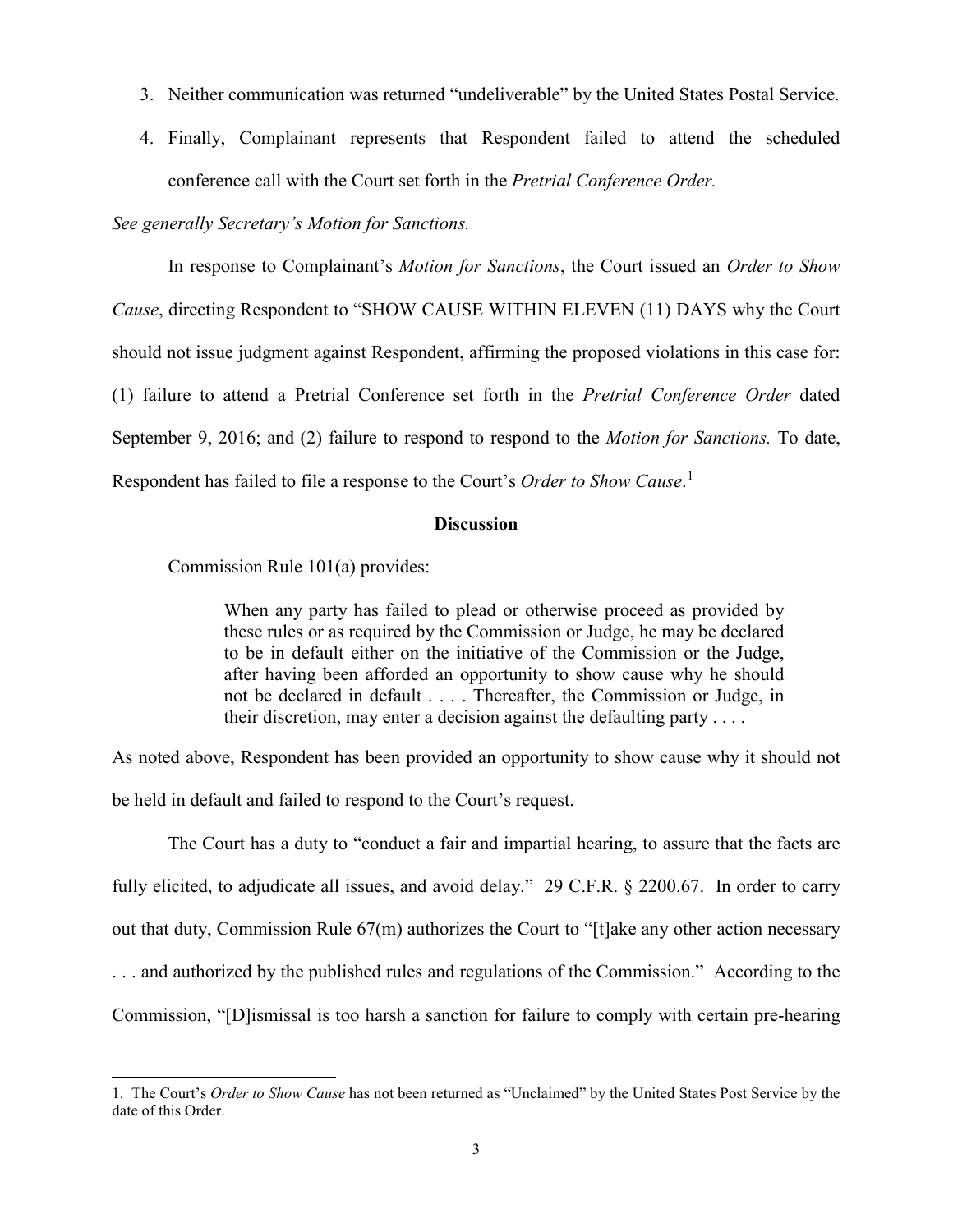orders unless the record shows contumacious conduct by the noncomplying party, prejudice to the opposing party, or a pattern of disregard for Commission proceedings." *Amsco, Inc.*, 19 BNA OSHC 2189, 2191 (No. 02-0220, 2003). *See also Sealtite Corporation*, 15 BNA OSHC 1130 (No. 88-1431, 1991) (contumacious conduct established where party engaged in a "consistent pattern" of failure to respond to judge's orders).

As noted, none of the communications sent to Respondent have been returned as 'undeliverable." by the United States Postal Service.<sup>[2](#page-3-0)</sup> All communications were sent to the address provided Respondent in its *Notice of Contest.* Under Commission Rule 6, it is Respondent's duty to advise the Court of any change of address. *See 29 C.F.R*.§ 2200.6.[3](#page-3-1) Respondent has not filed a change of address with the Court.

The Court finds that Respondent's repeated failures to engage in the litigation process illustrate a pattern of disregard for the Commission's proceedings. Respondent has been given multiple opportunities and plenty of time to comply with Commission Rules of Procedure and this Court's *Orders*, and the Court has yet to receive any communication or contact from Respondent. Based on the representations of Complainant, $4$  the Court finds that the delays in this case are wholly attributable to Respondent, including Respondent's failure to respond to or collect mail that was sent to the address that he specifically provided on multiple occasions. *See* 

 $\overline{a}$ 

<span id="page-3-0"></span><sup>2</sup> In *Crude Oil Corp. v. Commissioner*, 161 F.2d 809 (10th Cir.1947), the Court stated that "[w]hen mail matter is properly addressed and deposited in the United States mails, with postage duly prepaid thereon, there is a rebuttable presumption of fact that it was received by the addressee in the ordinary course of mail." Id. at 810. *See also Arkansas Motor Coaches, Ltd., Inc. v. C.I.R.,* 198 F.2d 189, 191 (8th Cir. 1952); *Central Paper Co. v. C.I.R*., 199 F. 902, 904 (6th Cir. 1952); *Legille v. Dann*, 544 F.2d 1 (D.C. Cir. 1976).

<span id="page-3-1"></span><sup>3</sup> Rule 6 of the Commission's Rules of Procedure, 29 C.F.R. § 2200.6, provides that:

Record Address: Every pleading or document filed by any party or intervenor shall contain the name, current address and telephone number of his representative or, if he has no representative, his own name, current address and telephone number. Any change in such information shall be communicated promptly in writing to the Judge, or the Executive Secretary if no Judge has been assigned, and to all other parties and intervenors. *A party or intervenor who fails to furnish such information shall be deemed to have waived his right to notice and service under these rules.*

<sup>29</sup> C.F.R. § 2200.6 (emphasis added).

<span id="page-3-2"></span><sup>4.</sup> Because Respondent has failed to submit a response to either the Court's *Orders* or Complainant's *Motion*, the Court accepts Complainant's representations of the facts as true.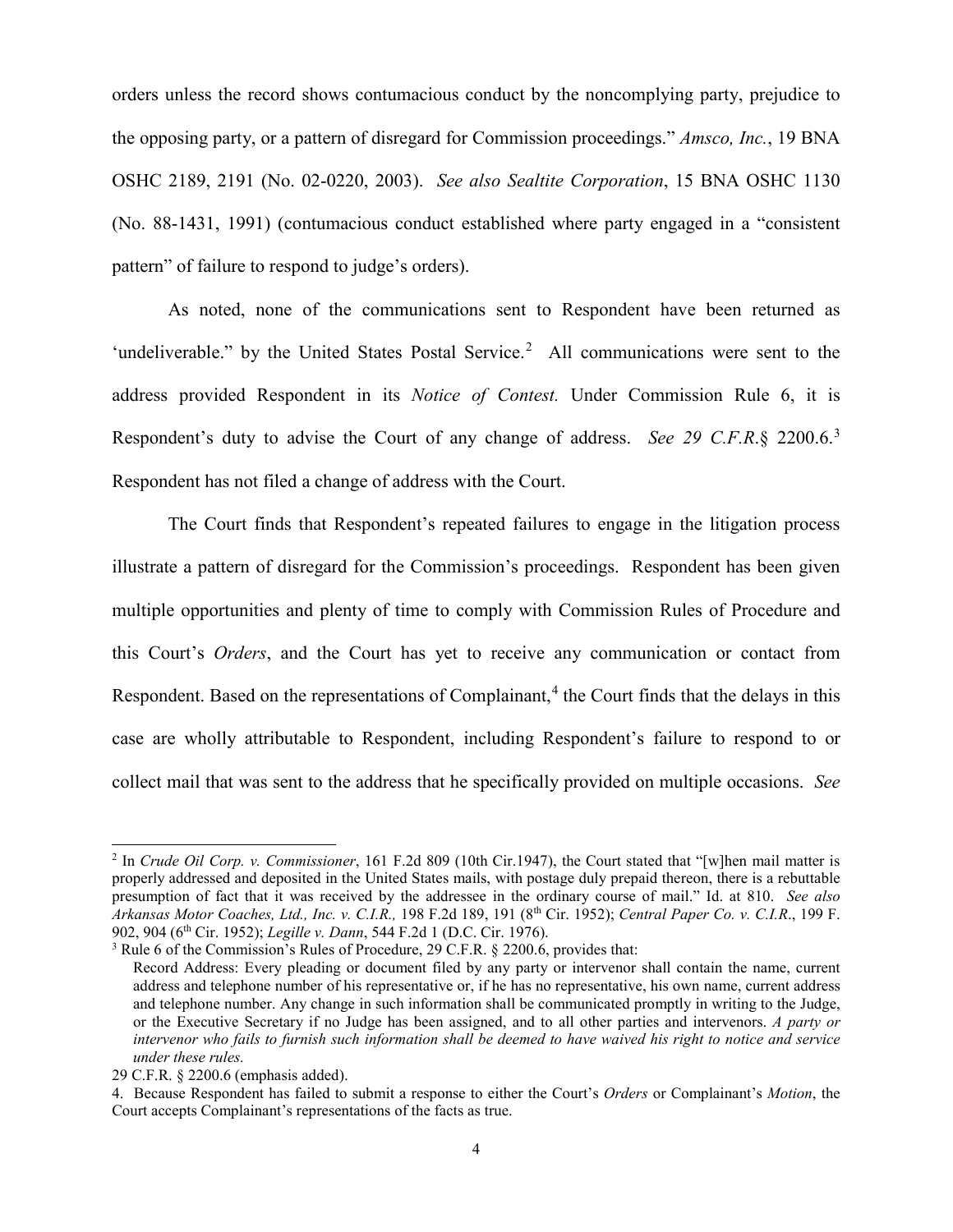*supra* note 2. In that regard, the Court finds that Respondent's pattern of disregard for the Commission's proceedings constitutes contumacious conduct warranting the sanction of dismissal.

In addition, the Court finds that the Commission has conveyed due notice to Respondent of its procedural rights and provided ample warning that its failure to comply with Court orders may result in the dismissal of its *Notice of Contest*. At every instance, Respondent has failed to take advantage of the opportunity to advise the Court that it has not abandoned its case before the Commission. Every indication before the Court is that Respondent has walked away from its contest. Under these circumstances, the Court sees no worthwhile purpose in allowing this case to proceed to a hearing when there is no basis to believe that Respondent will fulfill its pre-trial obligations or actually appear at the trial. *11 See Twin Pines Constr. Inc./Teles Constr.*, 24 BNA OSHC 1500, 1504 (No. 12-1328, 2012) (No worthwhile purpose in proceeding to a hearing where a party has abandoned the case). The Court finds that Respondent relinquished its case with the intent to abandon. 1 C.J.S. Abandonment § 13 (2013).

 Accordingly, with respect to the above-referenced docket, Respondent's *Notice of Contes*t is hereby VACATED and the violations and penalties alleged in the Citation and Notification of Penalty are AFFIRMED.

#### **ORDER**

Based on the foregoing, it is ORDERED that:

- 1. Citation 1, Item 1, and the corresponding penalty of \$2,160.00 are hereby AFFIRMED as final orders of the Commission pursuant to Section 10(a) of the Act.
- 2. Citation 1, Item 2, and the corresponding penalty of \$2,160.00 are hereby AFFIRMED as final orders of the Commission pursuant to Section 10(a) of the Act.